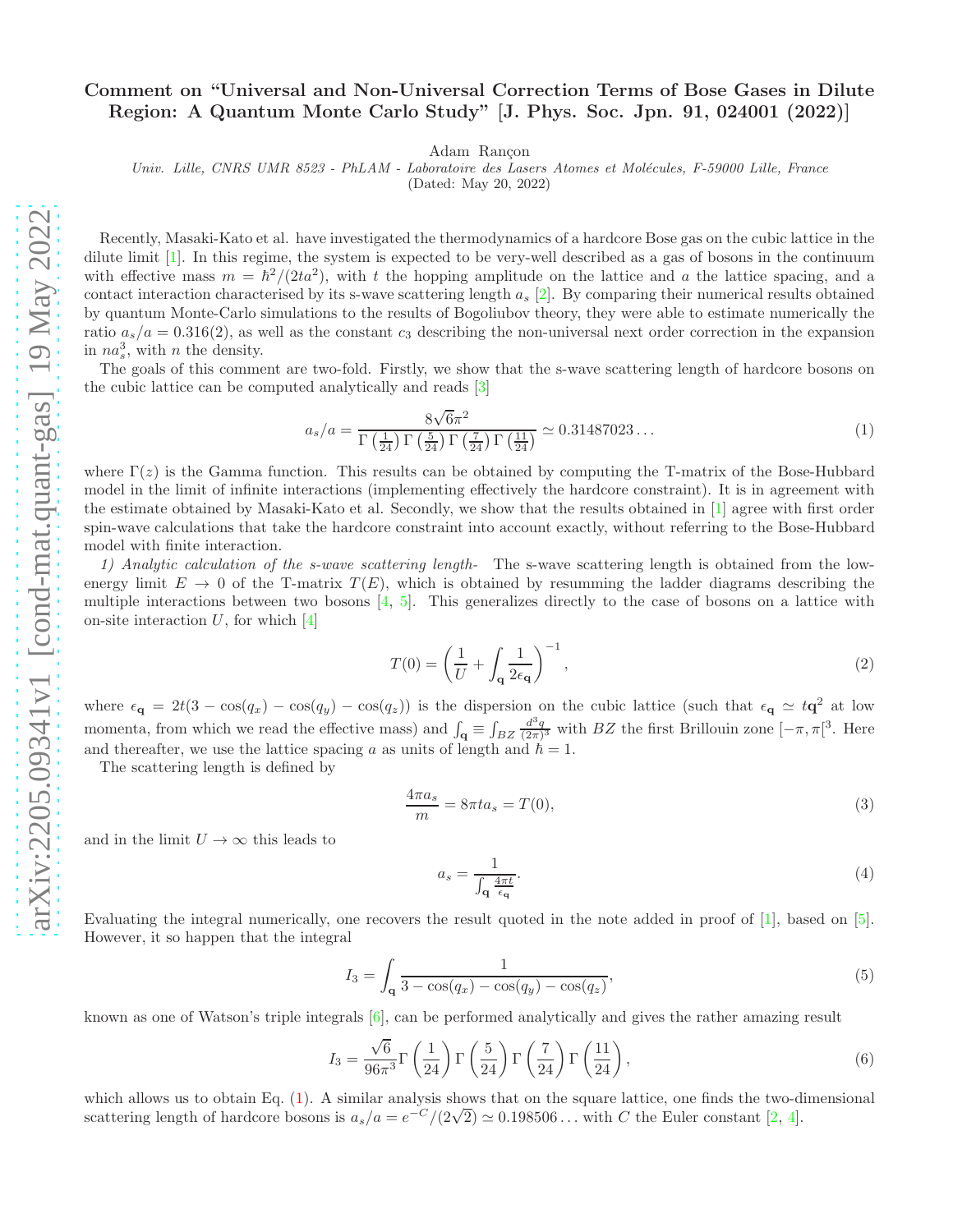2) Spin-wave calculation of the ground-state energy of hardcore bosons- In the dilute limit, the thermodynamics of hardcore bosons can be recovered in at least two ways. Mapping hardcore bosons on the quantum spin-1/2 XY model in a transverse field, a perturbation theory in  $1/S$  to lowest order (spin-wave or semi-classical approximation) corresponds to a Bogoliubov theory for magnons in the dilute limit. Careful comparison, between the  $1/S$  expansion and quantum Monte-Carlo on the square lattice have shown that the spin-wave approximation is in very good agreement with the numerics already at this order [\[7\]](#page-2-6). Another possibility is to use a (quantum) Weiss theory for hardcore bosons, that treat the on-site contraint exactly and the hopping at mean-field. This can then be improved by including loop corrections, that can be organized within the framework of the (lattice) functional renormalization group [\[2\]](#page-2-1). Both methods are equivalent, and the ground-state energy per unit-volume in the grand-canonical ensemble at lowest order (equivalent to Bogoliubov theory for dilute bosons) reads in d-dimensions [\[2](#page-2-1)]

<span id="page-1-0"></span>
$$
E_{GS} = -\frac{dt}{2} \left( 1 + \frac{\mu}{2dt} \right)^2 + \frac{1}{2} \int_{\mathbf{q}} \left( E_{\mathbf{q}} - \epsilon_{\mathbf{q}} \right),\tag{7}
$$

where  $E_{\mathbf{q}} = \sqrt{\epsilon_{\mathbf{q}} \left( \left( \frac{\mu}{2dt} \right)^2 \epsilon_{\mathbf{q}} + 2dt \left( 1 - \left( \frac{\mu}{2dt} \right)^2 \right) \right)}$  is the Bogoliubov dispersion of the spin-waves. The first term corresponds to the mean-field approximation, while the second term is the  $1/S$  correction (with  $S = 1/2$ ) coming from the fluctuations of the Bogoliubov excitations. This result is valid for  $-2dt \leq \mu \leq 2dt$  and works very well compared to Monte-Carlo in this whole range in  $d = 2$  [\[7\]](#page-2-6). Since fluctuations are expected to be weaker in higher dimensions, this approximation is expected to be very good in dimension three.

In three dimensions, the dilute limit corresponds to  $\mu = -6t + \delta\mu$ , with  $\delta\mu/\ell \ll 1$ . Using Eq. [\(4\)](#page-0-1) and rewriting the energy as

$$
E_{GS} = -\frac{\delta\mu^2}{16\pi t a_s} + \frac{1}{2} \int_{\mathbf{q}} \left( E_{\mathbf{q}} - \epsilon_{\mathbf{q}} - \frac{\delta\mu^2}{12t} + \frac{\delta\mu^2}{2\epsilon_{\mathbf{q}}} \right),\tag{8}
$$

a careful analysis shows that

$$
\frac{1}{2} \int_{\mathbf{q}} \left( E_{\mathbf{q}} - \epsilon_{\mathbf{q}} - \frac{\delta \mu^2}{12t} + \frac{\delta \mu^2}{2\epsilon_{\mathbf{q}}} \right) = \frac{8t}{15\pi^2} \left( \frac{\delta \mu}{t} \right)^{5/2} + \mathcal{O}\left(\delta \mu^3\right),\tag{9}
$$

and we recover the ground-state energy of a dilute Bose gas in the grand-canonical ensemble, including the Lee-Huang-Yang correction

$$
E_{GS} = -\frac{m\delta\mu^2}{8\pi a_s} \left( 1 - \frac{64}{15\pi} \sqrt{ma_s^2 \delta\mu} + C_{\text{cor.}} \right). \tag{10}
$$

Note that the correction  $C_{\text{cor.}}$ , of order  $ma_g^2 \delta \mu$ , is non-universal and comes in part from lattice effects, and we have estimated it numerically to be  $C_{\text{cor.}} = \alpha m a_s^2 \delta \mu + o(m a_s^2 \delta \mu)$ , with a conservative estimate  $\alpha \simeq 3.43(1)$ . From this, we recover the energy per particles in the canonical ensemble,

$$
E/N = \frac{2\pi a_s n}{m} \left( 1 + \frac{128}{15\pi} \sqrt{na_s^3} + \frac{4(256 - 9\pi^2 \alpha)}{9\pi} na_s^3 + \mathcal{O}(na_s^3) \right). \tag{11}
$$

Note that correction term of order  $na_s^3$  explicitly written here is not the full contribution, as we expect the next order in the loop (or  $1/S$ ) expansion to also contribute at this order (in addition to a universal term in  $na_s^3 \log(na_s^3)$ ). Masaki-Kato et al. have estimated the full contribution at order  $na_s^3$  to be  $c_3 = 130(40)$ , and with  $\frac{4(256-9\pi^2\alpha)}{9\pi} \simeq -6.9(1)$  we conclude that the first order in  $1/S$  contributes for a few percent to  $c_3$  in the opposite direction than the next order.

In summary, we have shown that the results of Masaki-Kato et al. are in very good agreement with the analytical results from the spin-wave approximation describing a dilute gas hardcore bosons. The latter includes the Lee-Huang-Yang correction as well as some of the non-universal corrections at the next order in  $na_s^3$ . We have also shown that the scattering-length  $a_s$ , Eq. [\(1\)](#page-0-0), naturally appears in the ground-state energy. This comment leaves open some interesting questions. On the simulation side, it would be interesting to see if using  $a_s$  as an input, and not as a fitting parameter, would give a better estimate of c3. It would also be interesting to compare the numerical results to the spin-wave result Eq. [\(7\)](#page-1-0) away from the dilute limit (i.e. in the range  $|\mu| \leq 6t$ ), to see if it compares as favourably as in two-dimensions. On the theory side, it would be interesting to compute the next correction in  $1/S^2$  to the energy (as has been done in two dimensions in  $\vert 7 \vert$ ) to have a theoretical estimate of  $c_3$  and see how the universal correction in  $na_s^3 \log(na_s^3)$  is recovered.